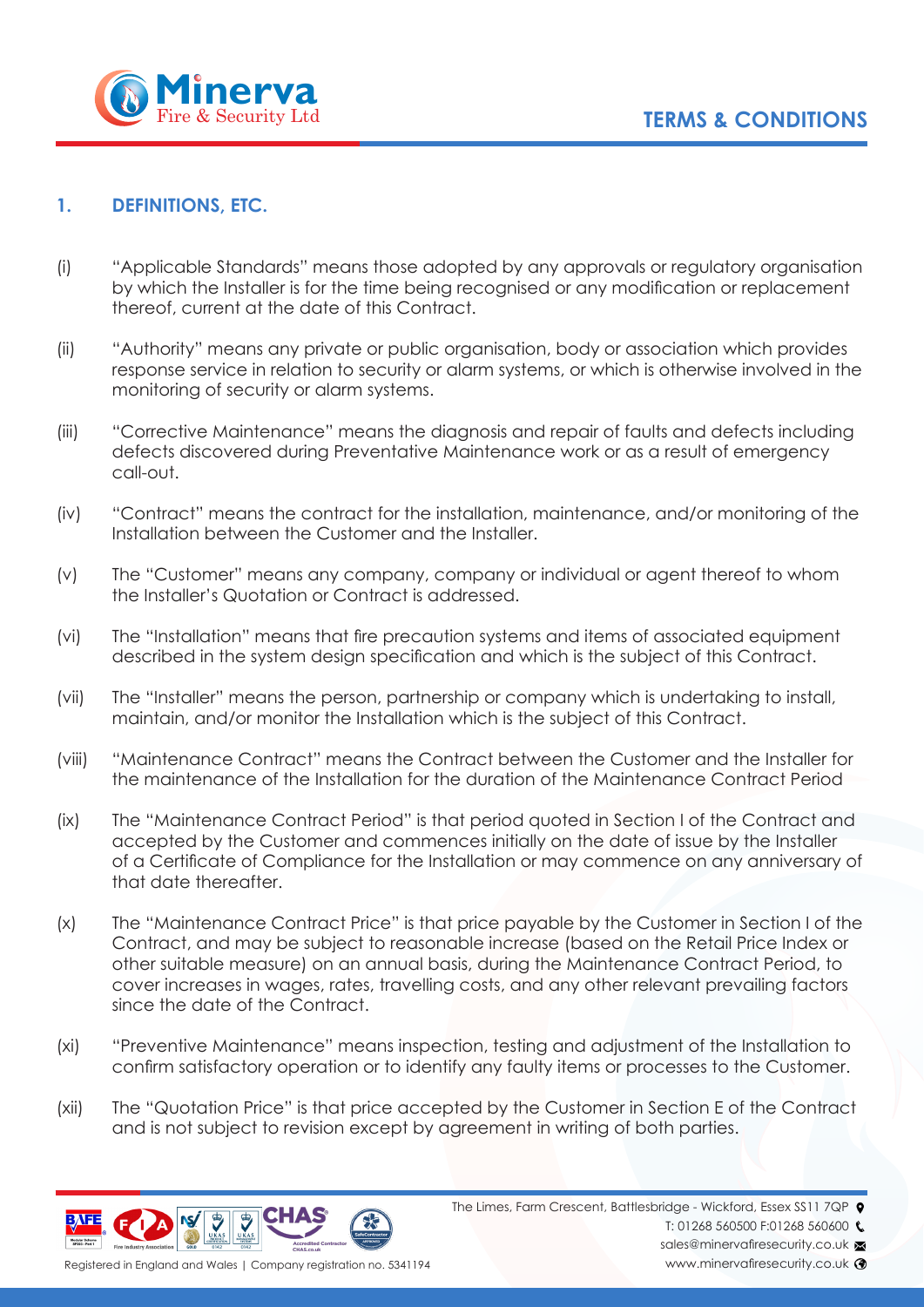## **2. GENERAL**

- (ii) Acceptance of the Quotation includes acceptance of the following terms and conditions as well as any which may have been added in the system design specification, which may specifically override these Terms and Conditions of trading and will take precedence if necessary for purposes of interpretation.
- (iii) Nothing in these Conditions will reduce your statutory rights relating to faulty and mis- described goods. For further information about your statutory rights you can contact your local authority Trading Standards Department or Citizens Advice Bureau.

# **3. BASIS OF QUOTATION FOR INSTALLATION**

- (i) Installing work is to be done during normal working hours, i.e. Monday to Friday 9.00 a.m. to 5.00 p.m. (statutory holidays accepted). Any extension of such hours or period directly or indirectly caused by the Customer shall entitle the Installer to charge any reasonable extra costs resulting.
- (ii) Variation or additional work ordered by the Customer shall be charged on the basis of reasonable time and materials at rates and costs current at the time of such work (unless separately agreed in writing prior to the variations/additional work starting).
- (iii) Unless otherwise specifically agreed, the Quotation Price does not include any extraneous work, making good, re-decoration, carpet laying, building or carpentry work etc. and is contingent on engineers having unhindered access to doors, windows, cable runs and all other areas where work has to be carried out.
- (iv) Any item of equipment not actually sold to the Customer shall be denoted as such in the system design specification and shall be subject to separate rental and/or maintenance terms as may be appropriate.

# **4. TERMS OF PAYMENT**

- 4.1 Unless otherwise agreed, the specified deposit shall be due and payable by the Customer on acceptance of the Quotation.
- 4.2 The outstanding balance of the Quotation Price shall be due on completion of the Installation ("the Final Date for Payment") and prior to handover of the keys or keypad combination code to the Customer.
- 4.3 The Installation shall remain the property of the Installer until all sums due and payable by virtue of this paragraph have been received by the Installer, but the Customer shall nevertheless at all times be responsible for loss of and damage to the Installation unless such loss and/or damage arises from the neglect of the Installer, its employees or agents.
- 4.4 This paragraph only applies to contracts which are subject to the Housing Grants, Construction and Regeneration Act 1996.



The Limes, Farm Crescent, Battlesbridge - Wickford, Essex SS11 7QP  $\bullet$ 

T: 01268 560500 F:01268 560600

sales@minervafiresecurity.co.uk www.minervafiresecurity.co.uk <sup>3</sup>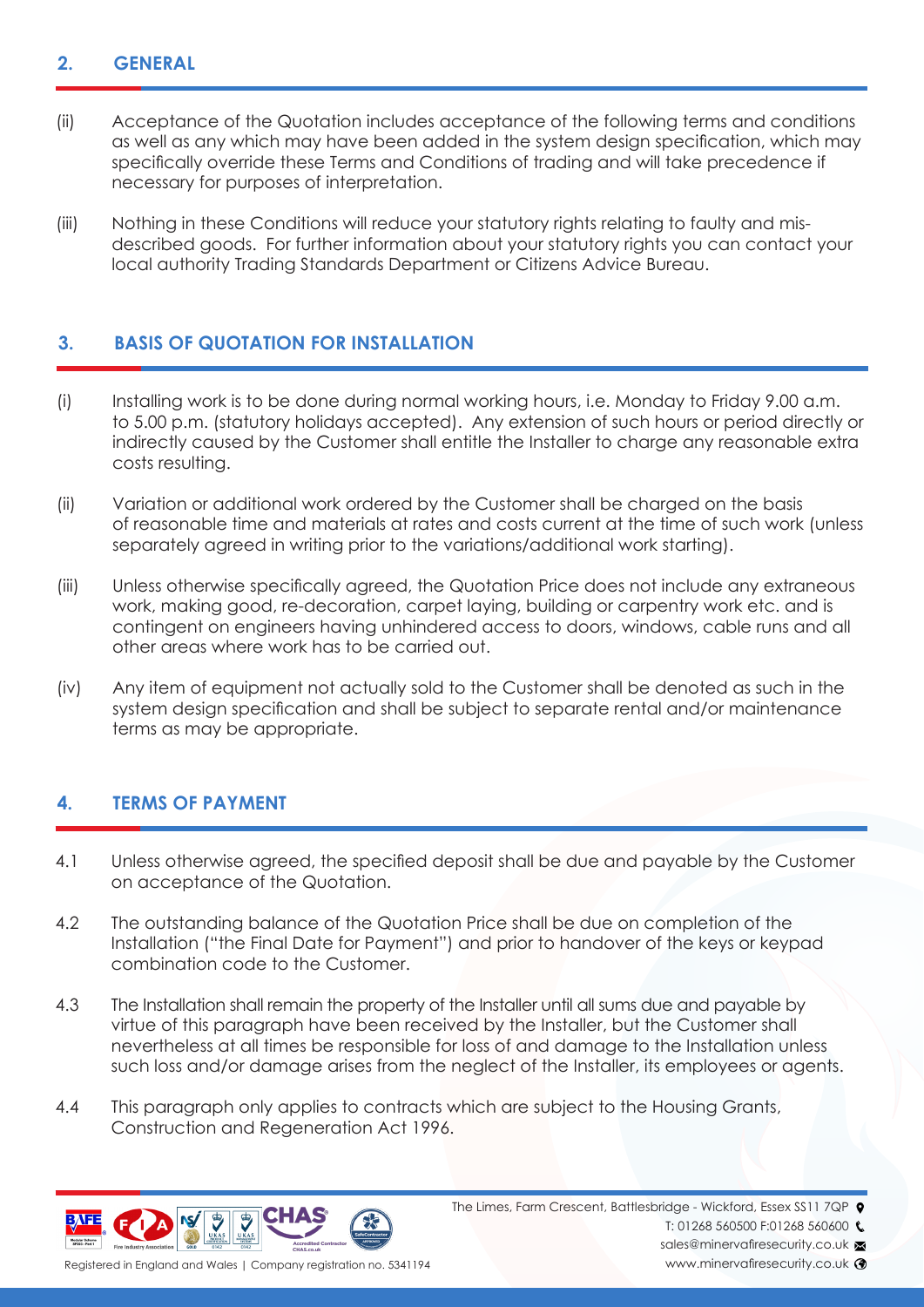Payment as required above may not be withheld by the Customer after the Final Date for Payment unless effective notice to withhold payment has been given specifying:

- (i) The amount of the payment made or proposed to be made.
- (ii) The basis upon which that account was calculated.

(iii) The ground or grounds for withholding payment and if more than one, the amount attributable to each ground.

# **5. COMPLETION**

The Installer will use its best endeavours to effect completion of the Installation by the agreed completion date but it cannot be held liable for any loss or damage resulting from delay or nondelivery due to causes beyond its control.

# **6. LIABILITY FOR LOSS OR DAMAGE**

- (i) The Installer does not know, and shall not be deemed to know, the true value of the Customer's property or premises, and is not the insurer thereof.
- (ii) Apart from death or personal injury, the aggregate liability of the Installer and its staff for any breach of contract, breach of statutory duty or negligence arising out of this contract, or presence at the Customer's premises shall be limited to £7,000,000:00 for any kind of loss or damage whatsoever. The Customer shall notify the Installer of any claims within 30 days of the occurrence giving grounds for such claims.
- (iii) Although the Installation is designed to the best of the Installer's skill and knowledge to reduce the risks of loss or damage or to deter intruders (as the case may be) the Installer does not represent or warrant that the Installation may not be neutralised, circumvented or otherwise rendered ineffective by the Customer, intruders or other unauthorised persons, and in such event it shall not be liable for direct or indirect loss or damage suffered by the Customer, intruders or other unauthorised persons.
- (iv) In view of the previous sub-paragraphs (i) to (iii) inclusive, the Customer acknowledges that he, she or it should effect separate insurance cover.

#### **GUARANTEES**

For one year from the date of handover the Installer shall carry out replacement or repair of parts and rectification of faults free of charge (including call out) and to the Applicable Standards except for any such things made necessary by wilful or negligent act of any person (other than the Installer, its employees, and agents), or by some other cause or peril beyond the Installer's control.



The Limes, Farm Crescent, Battlesbridge - Wickford, Essex SS11 7QP  $\bullet$ 

T: 01268 560500 F:01268 560600

sales@minervafiresecurity.co.uk www.minervafiresecurity.co.uk <sup>3</sup>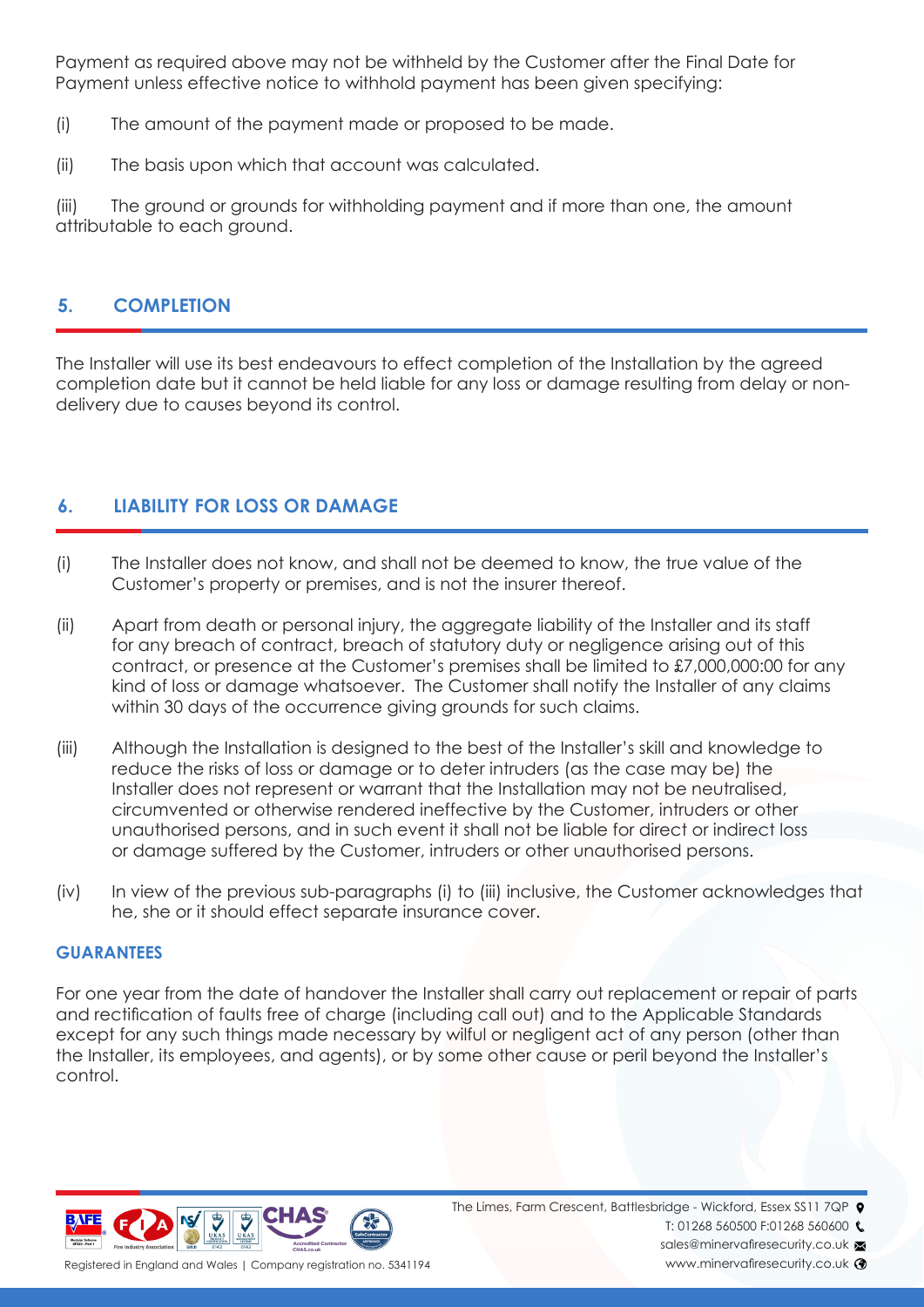#### **7. OWNERSHIP**

Until full payment is received as referred to in Section 4 above, every part of the Installation and associated equipment shall remain the property of the Installer and the Customer irrevocably grants license in the event of his, her or its default, to enter upon his, her or its premises to recover the same whether fixed or unfixed provided the Installer shall first obtain an Order from a Court of Law permitting entry into the Customer's premises. Until recovery of the Installer's property, the Customer shall take reasonable care of same and shall pay the Installer's reasonable costs of replacing or repairing the same.

## **8. INSTALLER'S OBLIGATIONS**

- (i) In consideration of the Quotation Price specified and paid or to be paid by the Customer, the Installer undertakes to install the Installation in accordance with the Applicable Standards adopted by the approvals or regulatory organisation by which the Installer is for the time being recognised, to the best of its ability and that such equipment used in the Installation shall be fit for the purpose intended.
- (ii) In consideration of the Maintenance Contract Price specified and paid or to be paid by the Customer within 21 days of the date due and annually thereafter in advance on the anniversary of that date to the Installer, the Installer will, for the duration of the Maintenance Contract Period specified, carry out maintenance inspections of the Customer's installation together with other services where applicable as specified in para. 9(iv) below.
- (iii) This Combined Quotation/Sale and Maintenance Contract document relates only to the Installation described in the system design specification which is the subject of that document, and the maintenance provisions shall only apply if agreed between Customer and Installer.
- (iv) When the Contract document provides for maintenance service, the Installer agrees, subject to reasonable access to the site and installation being available, periodically to inspect, test and adjust the Installation and to carry out all necessary maintenance thereto on the number of visits set out in the Maintenance Contract document in accordance with the Applicable Standards during normal weekday working hours (except where otherwise stated), viz Monday to Friday 9.00 a.m. to 5.00 p.m., upon giving reasonable notice to the Customer of any visit for this purpose. Additional services such as various monitoring services and Key holding shall also be supplied on a 24-hour basis if included within the Maintenance contract Price and accepted by the Customer.

## **9. CUSTOMER OBLIGATIONS**

- (i) The Customer agrees to pay in addition to the Quotation Price and the Maintenance Contract Price (if any) for the cost of any works from time to time required upgrading the Installation to a state which complies with the relevant Applicable Standards.
- (ii) To pay for all necessary repairs and replacements to the Installation unless these are covered by guarantees or extended guarantees of the Maintenance Contract or where they are necessary due to the neglect of the Installer, its employees and or agents.



The Limes, Farm Crescent, Battlesbridge - Wickford, Essex SS11 7QP  $\bullet$ 

T: 01268 560500 F:01268 560600 C

sales@minervafiresecurity.co.uk www.minervafiresecurity.co.uk <sup>3</sup>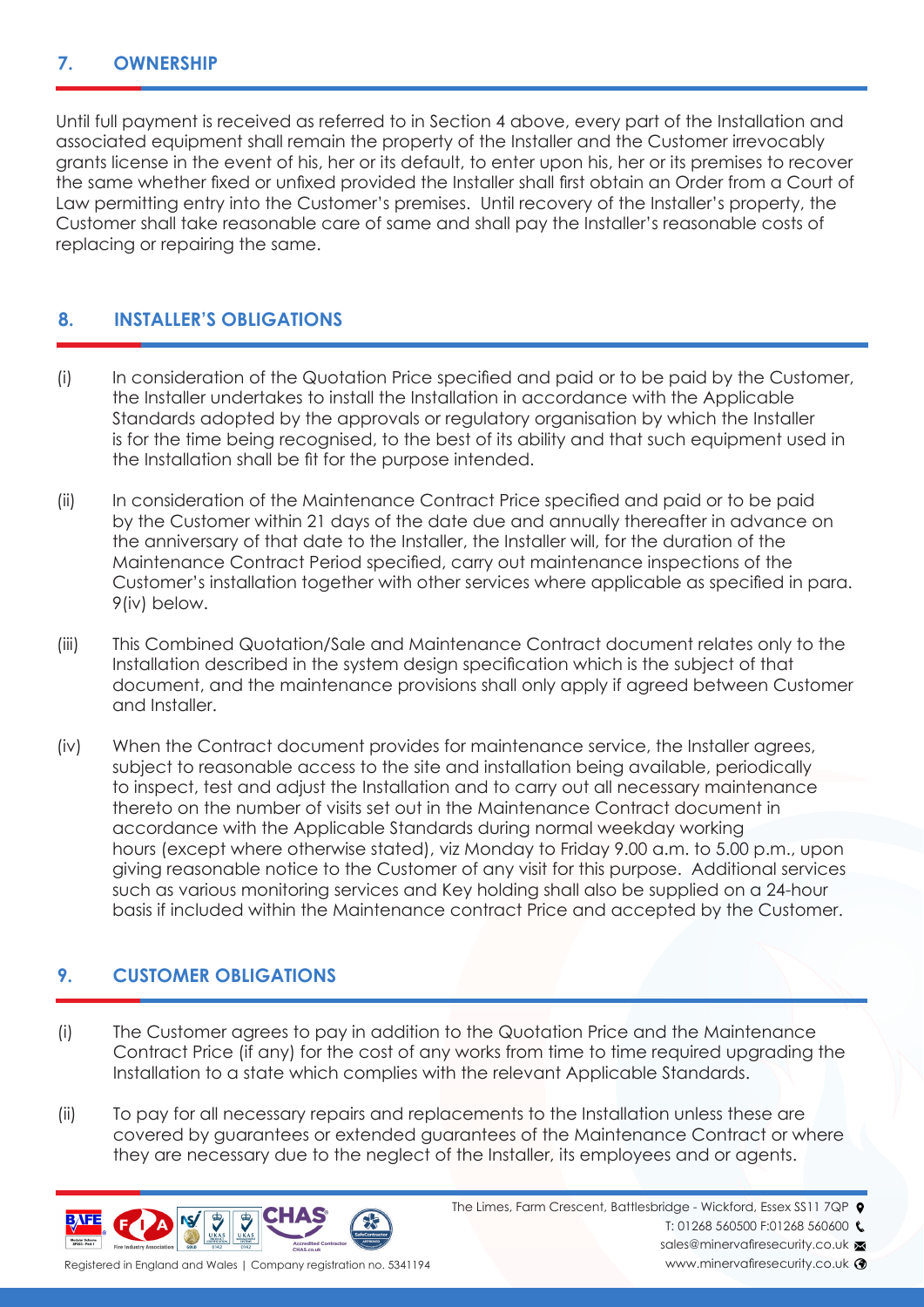- (iii) Where the Installation has been installed so as to be linked with any Authority or monitoring service and where it has operated so as to register with such Authority or monitoring service then the Customer or his agent shall immediately after being aware of the event notify the Installer.
- (iv) Not to permit anyone (including the Customer himself) other than the Installer to test, adjust or reset or interfere with the Installation or any part thereof. In the event of a breach of this provision the Installer shall be entitled to terminate the Maintenance Contract forthwith upon its discovery.
- (v) To permit the Installer's staff and agents (and Inspectors representing any approvals or regulatory organisation by which the Installer is for the time being recognised) from time to time to have access to the Customer's premises at all reasonable times.
- (vi) Not to charge, pledge or otherwise deal with any of the Installer's equipment or installation which has not already been sold to the Customer nor part with possession of the same or remove or permit it to be removed from the Customer's premises.
- (vii) To notify the Installer of any proposed structural alteration to the premises or any other modification which may affect the existing Installation or system to which it may be linked. Any extension to or alteration of the Installation which may thereby become necessary shall be carried out by the Installer at the additional expense of the Customer.
- (viii) To notify the Installer as soon as practical (and preferably at once) after the appearance of any defect in the Installation, and to permit the Installer to take such steps as it thinks fit to remedy such a defect.
- (ix) To ensure that if an external alarm bell is fitted it does not cause a nuisance as defined by current Noise Pollution legislation from time to time. Arrangements must include an automatic device, limiting bell noise to 20 minutes and for two key holders to be available within this time [current legislation includes London Local Authorities Act 1991, Environmental Protection Act 1990, Control of Pollution Act 1974 Scotland, Noise and Statutory Nuisance Act 1993].
- (x) The Customer is to obtain and pay for the telephone line or other telephone company apparatus required for monitoring or remote signalling (if any) as well as other necessary facilities, consents, permits, licenses, way leaves or approvals required for installing the system.

However the Installer will assist by putting the telephone company in touch with the Customer for provision of the requisite type of service.

# **10. TERMINATION OF MAINTENANCE CONTRACT**

- (i) Either party may terminate the Maintenance Contract (if applicable) by not less than one months' notice in writing to that effect to expire upon the day before any anniversary of such Maintenance Contract.
- (ii) Either party may terminate the Maintenance Contract after the Maintenance Contract Period by serving a notice in writing on the other party of not less than one month.



Registered in England and Wales | Company registration no. 5341194

The Limes, Farm Crescent, Battlesbridge - Wickford, Essex SS11 7QP  $\bullet$ 

T: 01268 560500 F:01268 560600

sales@minervafiresecurity.co.uk

www.minervafiresecurity.co.uk <sup>3</sup>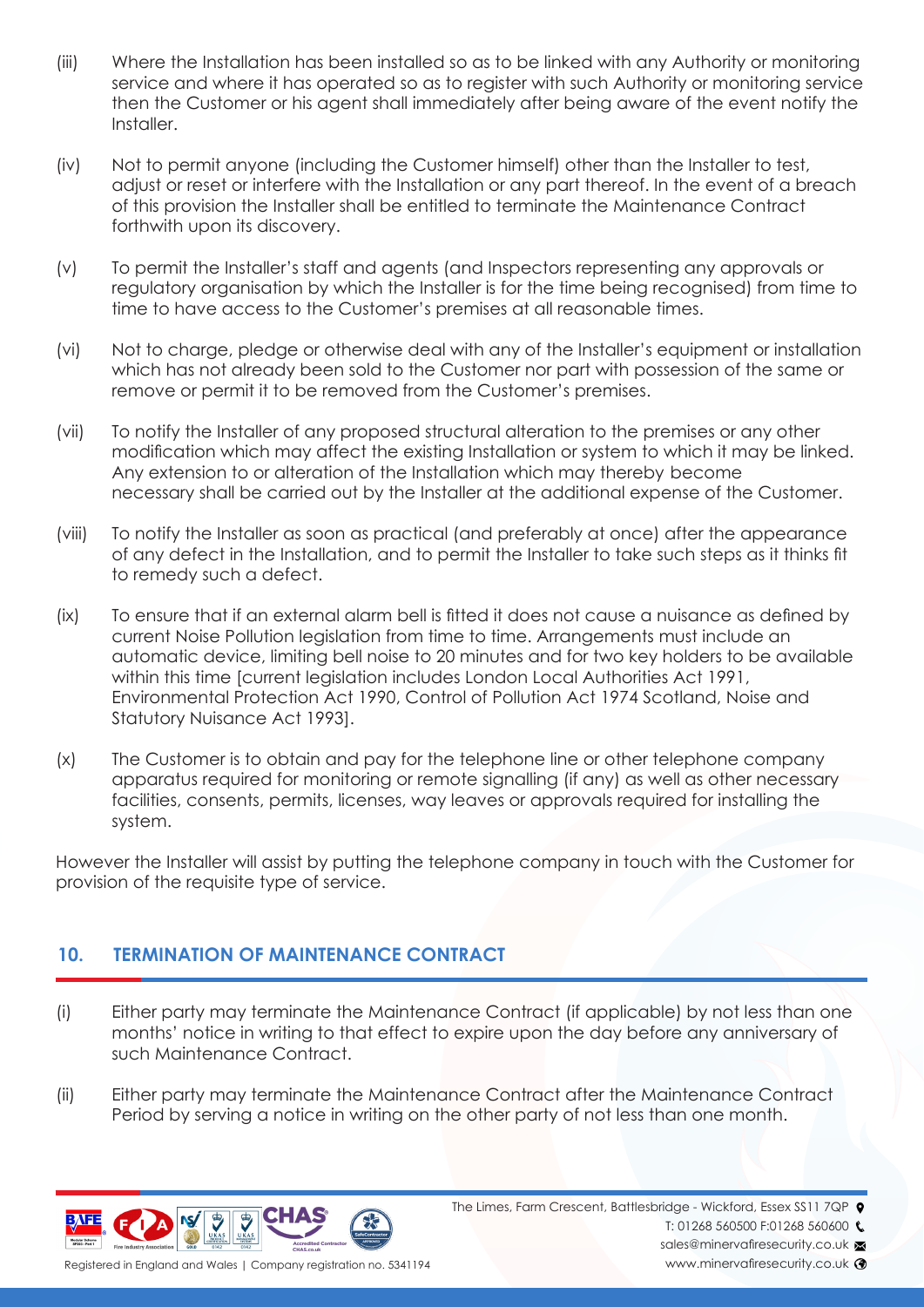- (iii) In the event of such termination the Customer shall forthwith return to the Installer any part of the Installation and any other equipment which is rented by the Customer from the Installer. The Customer shall thereafter be responsible for making his, her or its own arrangements in regard to any monitoring or other continuing services which may be required, it being a condition that monitoring services will only be provided by the Installer or his agent when a current Maintenance Contract exists between the Installer and the Customer.
- (iv) Even though the Contract may be terminated the Installer and his, her or its agents shall have the right upon reasonable notice to enter the Customer's premises (subject to obtaining prior approval from a Court of Law) to remove any equipment belonging to the Installer and subject to reasonable disturbance only shall not be liable for any loss or damage occasioned thereby.

## **11. FORCE MAJEURE**

Any failure by the Installer to perform any of its obligations by reason of any cause beyond the control of the Installer shall be deemed not to be a breach of this Contract.

## **12. RIGHT TO REFER DISPUTES TO ADJUDICATION IN CONTRACTS WHICH ARE SUBJECT TO THE HOUSING GRANTS, CONSTRUCTION AND REGENERATION ACT 1996**

If this contract is a contract to which the Housing Grants, Construction and Regeneration Act 1996 applies then:

- 12.1 If any dispute or difference arises out of or in connection with this contract, any party ("the referring party") may by notice given to every other party to the agreement at any time refer the said dispute or difference to adjudication to be conducted in accordance with the Adjudication Provisions of the Scheme for Construction Contracts prescribed under the Housing Grants, Construction and Regeneration Act 1996.
- **13.** The said adjudication shall be conducted by an adjudicator appointed by agreement between the parties or in default of agreement, the referring party shall request the Centre for Dispute Resolution being a nominating body under Clause 2.1(b) of the said Scheme for these purposes to select a person to act as adjudicator.

# **14. MEDIATION**

Subject always to the right of any party at any time in a contract to which the Housing Grants, Construction and Regeneration Act 1996 applies, to refer a dispute or difference arising out of or in connection with this agreement to adjudication as above, either party may request by notice in writing, with record of posting, that the dispute be referred to mediation by a person agreed between the parties. Should the parties agree to mediation but fail to agree upon the person to mediate within seven days of such a request being made, then either party may apply to NSI for the appointment of a Mediator and such mediation will be conducted in accordance with guidelines for mediation published by the Academy of Experts.

(Note: Mediation does not result in a resolution being imposed or enforceable upon any party. It aims to assist the parties in reaching a mutually agreed resolution of their dispute or differences).



The Limes, Farm Crescent, Battlesbridge - Wickford, Essex SS11 7QP  $\bullet$ 

T: 01268 560500 F:01268 560600

sales@minervafiresecurity.co.uk

www.minervafiresecurity.co.uk <sup>3</sup>